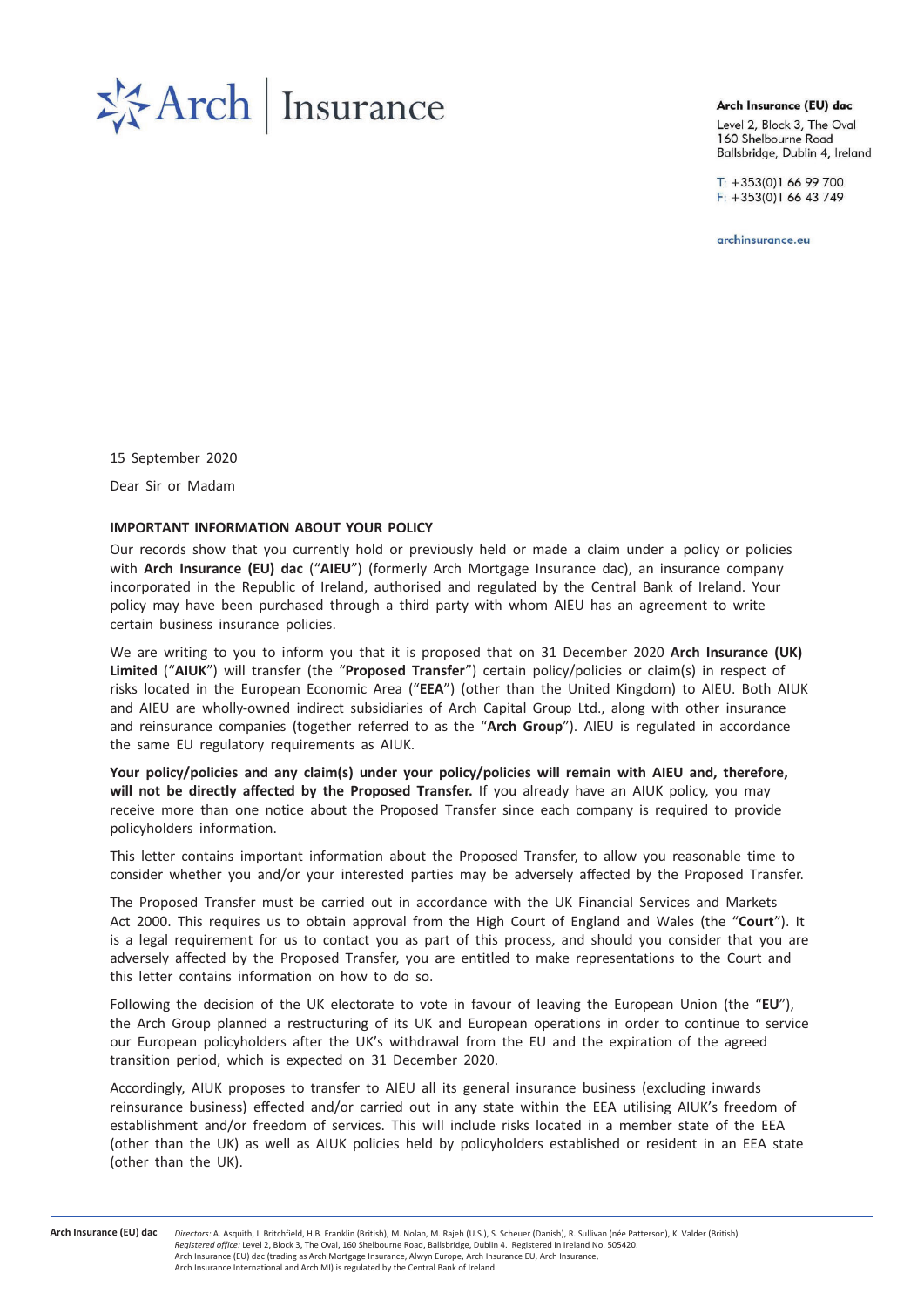If you have been sent this letter because you are making or have made a claim under a policy with AIEU, then nothing in this letter should be deemed to be an acknowledgment or acceptance of the validity of your claim or of any liability of AIEU in relation to that claim (and, in particular, any reservation of rights which if issued shall remain fully reserved) or the validity of your policy (including where such policy has been voided).

# The Proposed Transfer will have no effect on:

- the terms and conditions of your cover;
- the amount of your premium;
- the duration of your policy or policies;
- the way your policy is administered; or
- your ability to pursue or make any claim under your policy or policies, or the way any claims you have made or may make under your policy or policies are handled.

## How are your interests being protected?

The legal approval process for the Proposed Transfer to AIEU is designed to help safeguard your interests.

- The Court must approve the Proposed Transfer for it to go ahead. The Court will consider whether the Proposed Transfer will adversely affect you as a policyholder and whether it is appropriate to approve the Proposed Transfer.
- The Court hearing is due to take place on 18 December 2020 at the High Court of Justice, 7 Rolls Building, Fetter Lane, London, EC4A 1NL, United Kingdom.
- You have the right to attend the Court hearing that will consider the Proposed Transfer and to present any objections or concerns that you may have directly, or appoint legal counsel to attend on your behalf. If you want to telephone or write to us rather than appear in person, we will present in writing any objections received from you to the Court on 11 December 2020. If you decide to write to us you are kindly requested to do so as soon as possible and preferably no later than 1 December 2020.
- Any change to the date of the Court hearing will be announced on our website: www.archcapgroup.com/Insurance/Arch-Part-VII.
- Subject to Court approval, it is expected that the relevant policies will automatically transfer to AIEU on 31 December 2020.
- Any change to the date of the Proposed Transfer will be announced on our website www.archcapgroup.com/Insurance/Arch-Part-VII.
- An Independent Expert has been appointed to write a report for the Court. He has assessed the impact of the Proposed Transfer and has concluded that it will not materially adversely affect any group of policyholders.
- AIUK has consulted closely with its regulators, the Financial Conduct Authority and the Prudential Regulation Authority. The UK regulators are entitled to make their own representations to the Court and we expect them to do so.
- AIEU, as a company incorporated in Ireland, is subject to the General Data Protection Regulation 2016 ("GDPR") and your personal data will continue to be processed in a manner compliant with GDPR. Details about how your personal data is collected and processed can be found in the Arch Privacy and Data Protection Policy here: www.archcapgroup.com/Privacyand-Data-Protection-Policy. We recommend that you read this policy.

## What should you do?

Please carefully read the information we have included with this letter.

We have enclosed a booklet containing:

\* "Questions and Answers" about the Proposed Transfer;